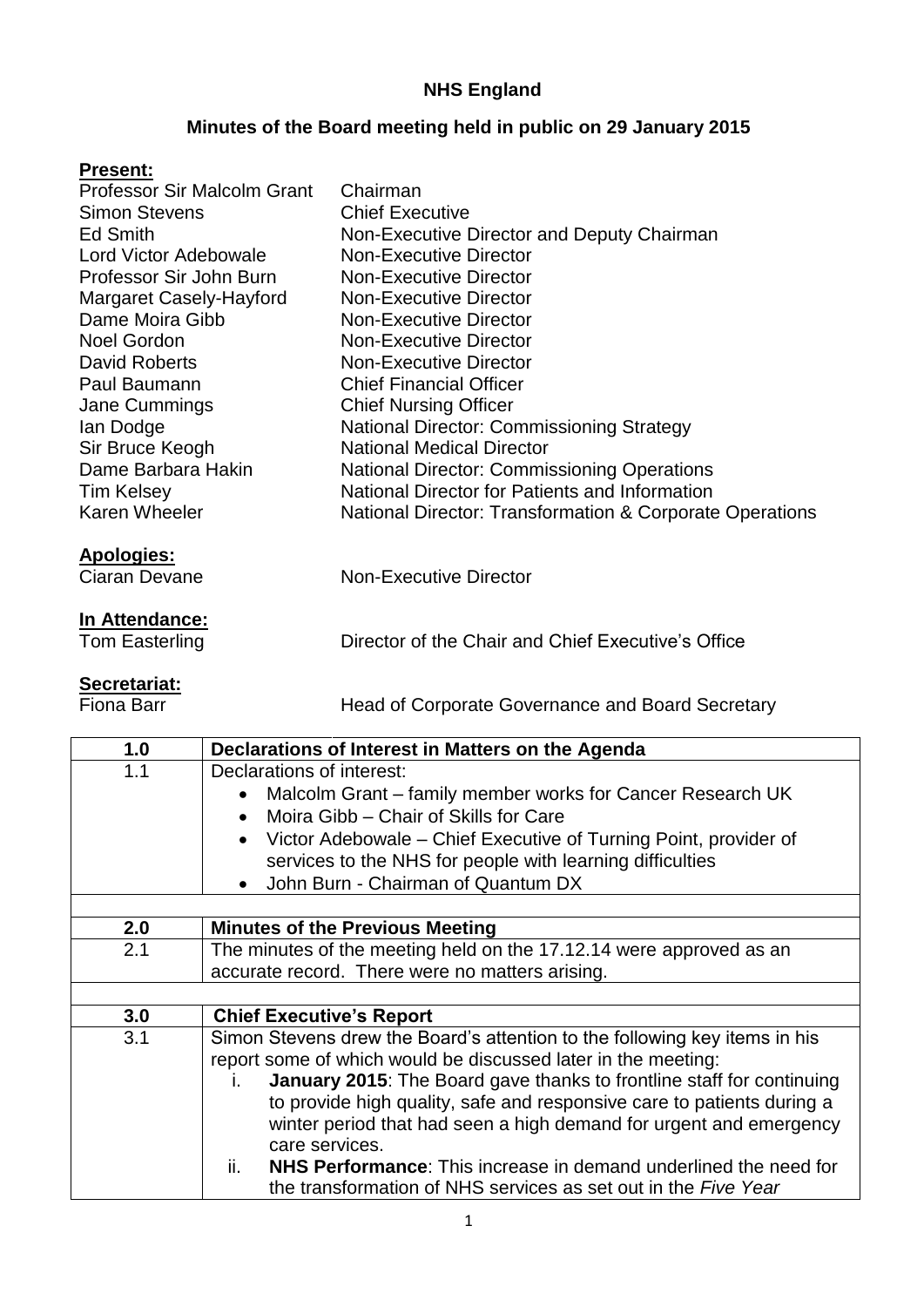|               | Forward View (FYFV) and resilience would be strengthened for next                                      |
|---------------|--------------------------------------------------------------------------------------------------------|
|               | winter through:                                                                                        |
|               | a. Investment in capacity across all services in health, community                                     |
|               | and social care.                                                                                       |
|               | b. Better care co-ordination between all services.                                                     |
|               | c. Continuing best practice improvements in clinical and                                               |
|               | operational processes within hospitals.                                                                |
|               | d. Simplifying and re-designing the urgent care 'front door' to the<br>NHS.                            |
|               | <b>NHS England's Role Leading Service Improvement: The British</b><br>iii.                             |
|               | Social Attitudes survey results showed that levels of satisfaction with                                |
|               | the NHS were at the second highest level ever, and that                                                |
|               | dissatisfaction was at its lowest level ever. The results showed                                       |
|               | improvements in satisfaction with out-patient services and a rise in                                   |
|               | levels of satisfaction with A&E.                                                                       |
|               | <b>Five Year Forward View:</b> Work was underway to implement key<br>iv.                               |
|               | elements of the FYFV.                                                                                  |
| 3.2           | The Board received the report.                                                                         |
|               |                                                                                                        |
| 4.0           | Five Year Forward View: Overview and Update                                                            |
| 4.1           | lan Dodge gave a progress report on the FYFV in which he emphasised:                                   |
|               | Building strong partnerships with the six national bodies that co-<br>i.                               |
|               | authored the FYFV.                                                                                     |
|               | Making a number of key appointments in NHS England to take forward<br>ii.                              |
|               | the new initiatives.                                                                                   |
|               | The energy and enthusiasm in the NHS to embrace the changes<br>iii.                                    |
|               | outlined in the FYFV and developing new models of care.                                                |
| 4.2           | In further discussion, the Board sought and received assurance as to how the                           |
|               | FYFV would be delivered through:                                                                       |
|               | A coalition with national partners, Monitor and NHS TDA.<br>i.                                         |
|               | Building capacity and capability to support the changes required.<br>ii.                               |
|               | Learning from previous initiatives and the use of pilots.<br>iii.                                      |
|               | Taking a wide view of services across health, community and social<br>iv.                              |
|               | care and building models which could be replicated elsewhere and                                       |
|               | were not unique to one setting.                                                                        |
|               | Developing the workforce across the whole of health and social care.<br>v.                             |
| 4.3           | The Board asked to receive regular updates on the delivery of the FYFV. It                             |
|               | also resolved to receive a report on the outcome of the review into the NHS                            |
|               | Improving Quality and NHS Leadership Academy, particularly in respect of                               |
|               | 4.2 (ii) and $(v)$ above.                                                                              |
| <b>ACTION</b> | To receive a report on the outcome of the review into NHS Improving                                    |
| PB.29.01.15   | Quality and the NHS Leadership Academy.                                                                |
| /11           | <b>LEAD: Karen Wheeler</b>                                                                             |
|               |                                                                                                        |
| 5.0           | NHS Five Year Forward View: Strategy towards New Relationships with<br><b>Patients and Communities</b> |
| 5.1           | Tim Kelsey introduced the report, the purpose of which was to update the                               |
|               | Board on a range of activities to commitments set out in the FYFV to develop                           |
|               | new relationships with patients and communities.                                                       |
| 5.2           | He announced that an on-line platform to give patients a voice in NHS                                  |
|               | England's decision-making had been launched that morning and encouraged                                |
|               | Board members to visit the new site at: http://www.nhscitizen.org.uk/                                  |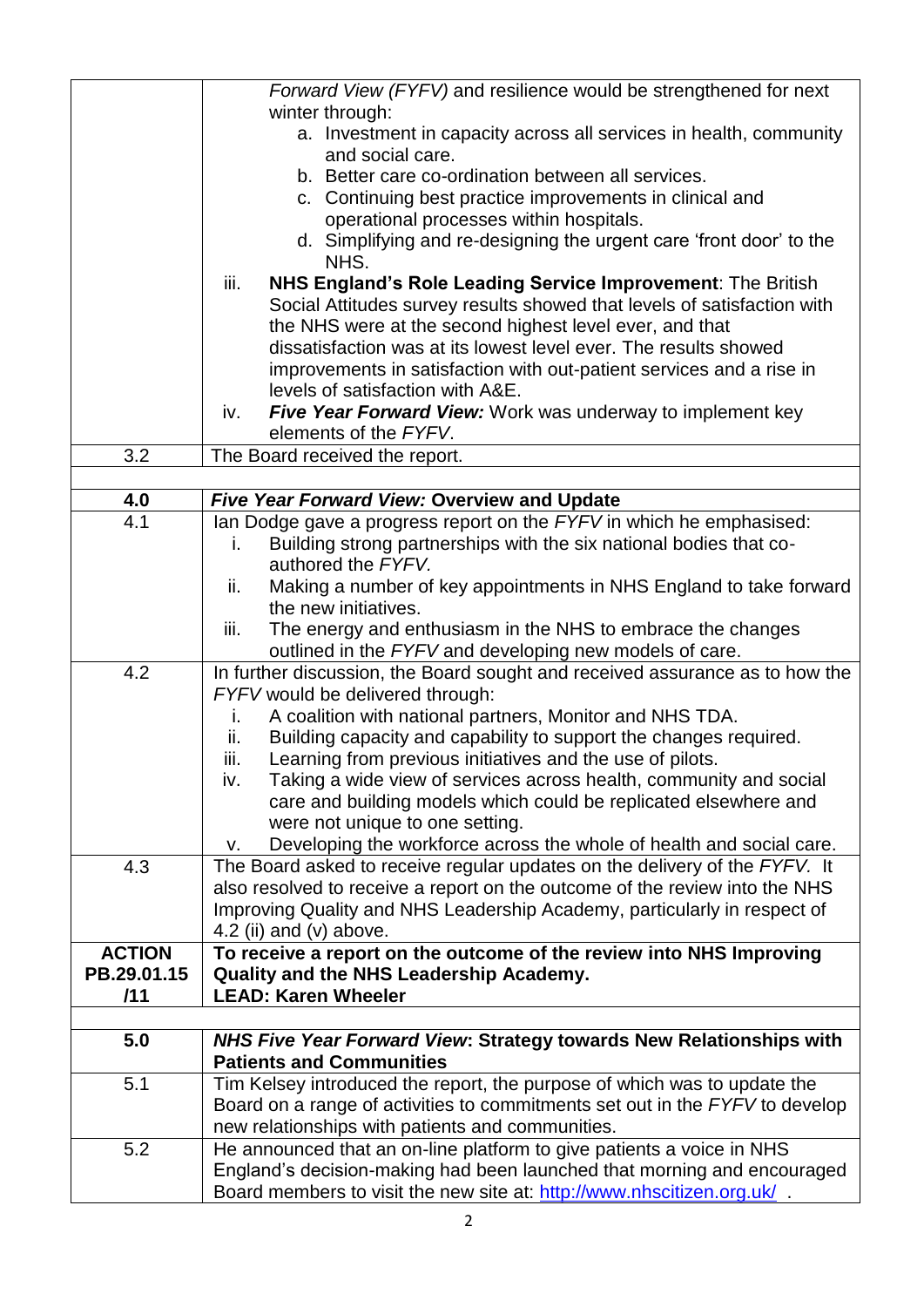| 5.3 | Victor Adebowale welcomed the new initiative and updated the Board on the       |
|-----|---------------------------------------------------------------------------------|
|     | Task & Finish group established to deliver the NHS Citizen programme.           |
|     | Margaret Casely-Hayford and Professor Sir John Burn agreed to join the          |
|     | Task & Finish group.                                                            |
| 5.4 | Tim Kelsey drew the Board's attention to the success of the Friends & Family    |
|     | Test (FFT), noting that in excess of five million FFT ratings on local services |
|     | had been made. He explained how this helped to deliver positive, real time      |
|     | service change as a result of direct patient feedback, giving some examples.    |
| 5.5 | The Board welcomed the Memorandum of Understanding (MoU) with                   |
|     | Healthwatch England (HWE) to set out the relationship between the two           |
|     | organisations, though asked that it reflected HWE's role at a national and      |
|     | local level.                                                                    |
| 5.6 | The Board received and took assurance from the report and approved              |
|     | the MoU with HWE subject to the requested minor amendments.                     |
|     |                                                                                 |
| 6.0 | <b>NHS Performance Report</b>                                                   |
| 6.1 | Barbara Hakin presented the performance report which provided an update         |
|     | on pressures in the urgent care system and gave assurance on the NHS            |
|     | England's oversight of NHS preparedness to manage an Ebola outbreak.            |
| 6.2 | The last few months had seen increasing pressures on urgent care services       |
|     | across England with unprecedented number of patients attending General          |
|     | Practice (GP) and using out of hours, NHS 111, ambulance and A&E                |
|     | services though it was unclear why there had been a spike in demand though      |
|     | this was being investigated.                                                    |
| 6.3 | performance against the four hour target had improved since the beginning of    |
|     | January 2015. The total number of patients spending 12 hours from "decision     |
|     | to admit" to "admission" was a particular issue in a small number of hospitals  |
|     | and action was being taken by Monitor and TDA at a local level. There had       |
|     | been a huge rise in the number of call to NHS 111 and satisfaction rates had    |
|     | increased. Work was underway to increase clinical and GP support to the         |
|     | NHS 111 service.                                                                |
| 6.4 | The Board considered the differences in performance between hospitals and       |
|     | noted that a key part of improving performance was having effective systems     |
|     | and processes to support patient admission, flow and discharge. The Board       |
|     | reflected on the role of the Emergency Care Intensive Support Team to share     |
|     | best practice amongst trusts and support those that were under-performing       |
|     | hospitals to establish better arrangements to improve patient throughput.       |
| 6.5 | The Board discussed the report and was assured that NHS England was             |
|     | continuing to deliver a comprehensive programme to support the NHS in           |
|     | dealing with an Ebola outbreak, offering thanks to all NHS staff who had        |
|     | volunteered to work in Africa treating Ebola patients. The Board also re-       |
|     | confirmed it's thanks to frontline staff for their hard work over the Christmas |
|     | and New Year period.                                                            |
| 6.6 | The Board received and took assurance from the report.                          |
|     |                                                                                 |
| 7.0 | <b>Consolidated 2014/15 Financial Report (month 8)</b>                          |
| 7.1 | Paul Baumann presented the paper which set out the financial results for the    |
|     | first eight months of 2014/15.                                                  |
| 7.2 | The report showed that the financial performance of NHS commissioners           |
|     | was gradually converging towards delivery of the budgeted level of              |
|     | expenditure for the year and that the forecast gap was narrowing.               |
| 7.3 | Most Clinical Commissioning Groups (CCGs) remained within their financial       |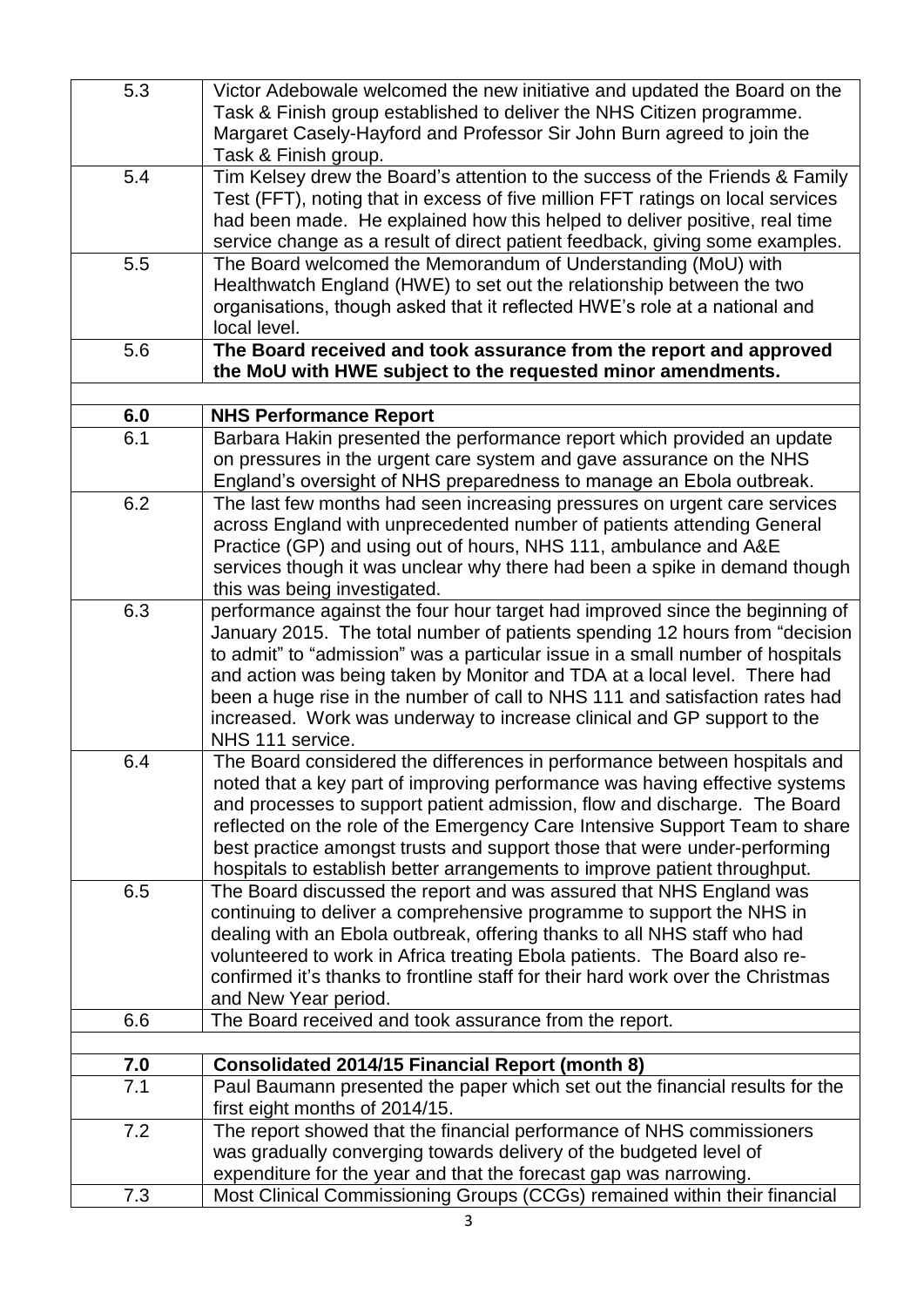|     | allocations, though a small number – concentrated in the Midlands & East<br>and South regions - were getting into financial difficulty but were being<br>closely managed.                                                                                                                                                                                                                                                                                                                                                                                                                                                                                                                                                                                                                                                                                                                                                          |
|-----|------------------------------------------------------------------------------------------------------------------------------------------------------------------------------------------------------------------------------------------------------------------------------------------------------------------------------------------------------------------------------------------------------------------------------------------------------------------------------------------------------------------------------------------------------------------------------------------------------------------------------------------------------------------------------------------------------------------------------------------------------------------------------------------------------------------------------------------------------------------------------------------------------------------------------------|
| 7.4 | He flagged an overspend on Specialised Commissioning - the majority of<br>which related to the Cancer Drugs Fund - and reminded the Board of the<br>actions being taken to target drugs with the best clinical and cost<br>effectiveness. The budget for Specialised Commissioning included £400m of<br>non-recurrent drawdown funding meaning there was significant underlying<br>deficit to rectify in 2015/16.                                                                                                                                                                                                                                                                                                                                                                                                                                                                                                                  |
| 7.5 | Internal work being done to review of expenditure on NHS England<br>administration and central programme costs.                                                                                                                                                                                                                                                                                                                                                                                                                                                                                                                                                                                                                                                                                                                                                                                                                    |
| 7.6 | The Board considered the planned announcement by Monitor of the results<br>of their consultation on the 2015/16 tariff: while only a minority of providers<br>and CCGs responded negatively, the relevant response threshold by market<br>share was reached. As the overall NHS funding totals for 2015/16 had now<br>been agreed, any changes to the proposed tariff would potentially mean less<br>investment in other hospitals, mental health or GP and community services.                                                                                                                                                                                                                                                                                                                                                                                                                                                    |
| 7.7 | In the interim, the current tariff would roll forward as set out in the Health and<br>Social Care Act 2012 but to ensure NHS finances remained in balance,<br>before the new tariff took effect, there may need to be reductions to CQUIN<br>and other supplementary payments. The proposed increases to the<br>emergency marginal rate from 30 - 50 per cent would also not take effect<br>with rollover tariff.                                                                                                                                                                                                                                                                                                                                                                                                                                                                                                                  |
| 7.8 | Monitor and NHS England would update the sector with more detail on next<br>steps shortly but in the meantime CCGs and providers were to assume that<br>the 2015/16 planning round would proceed on the agreed timetable and<br>within the funding and overall efficiency envelope set out in the joint planning<br>guidance issued just before Christmas.                                                                                                                                                                                                                                                                                                                                                                                                                                                                                                                                                                         |
| 7.9 | The Board received and took assurance from the report.                                                                                                                                                                                                                                                                                                                                                                                                                                                                                                                                                                                                                                                                                                                                                                                                                                                                             |
|     |                                                                                                                                                                                                                                                                                                                                                                                                                                                                                                                                                                                                                                                                                                                                                                                                                                                                                                                                    |
| 8.0 | <b>Transforming Care - Next Steps</b>                                                                                                                                                                                                                                                                                                                                                                                                                                                                                                                                                                                                                                                                                                                                                                                                                                                                                              |
| 8.1 | Jane Cummings updated the Board on activities to transform care for people<br>with learning disabilities following Sir Stephen Bubb's report. She drew the<br>Board's attention to the following key areas:<br>NHS England would chair a new delivery board, comprising senior<br>i.<br>responsible officers from the Department of Health, Local Government<br>Association, Association of Directors of Adult Social Services, Care<br>Quality Commission (CQC) and Health Education England (HEE)<br>which would strengthen the Transforming Care delivery programme.<br>ii.<br>There would be further work over the coming months to co-design and<br>co-produce the programme in partnership with people with learning<br>disabilities, their families, clinicians, commissioners, providers and a<br>range of other stakeholder organisations.<br>iii.<br>A range of measures to strengthen people's rights in the health and |
|     | care system to patients, carers and their families.<br>Improvements in the admission process to ensure patients received<br>iv.<br>the right care in the right setting.                                                                                                                                                                                                                                                                                                                                                                                                                                                                                                                                                                                                                                                                                                                                                            |
|     | Plans to refine the CQC's inspection methodology for mental health<br>v.<br>and learning disabilities hospital services to ensure that regulatory<br>action was taken where necessary.                                                                                                                                                                                                                                                                                                                                                                                                                                                                                                                                                                                                                                                                                                                                             |
|     | Developing a workforce which provides person-centred care and<br>vi.<br>support for people with learning disabilities that is needs-led, local and                                                                                                                                                                                                                                                                                                                                                                                                                                                                                                                                                                                                                                                                                                                                                                                 |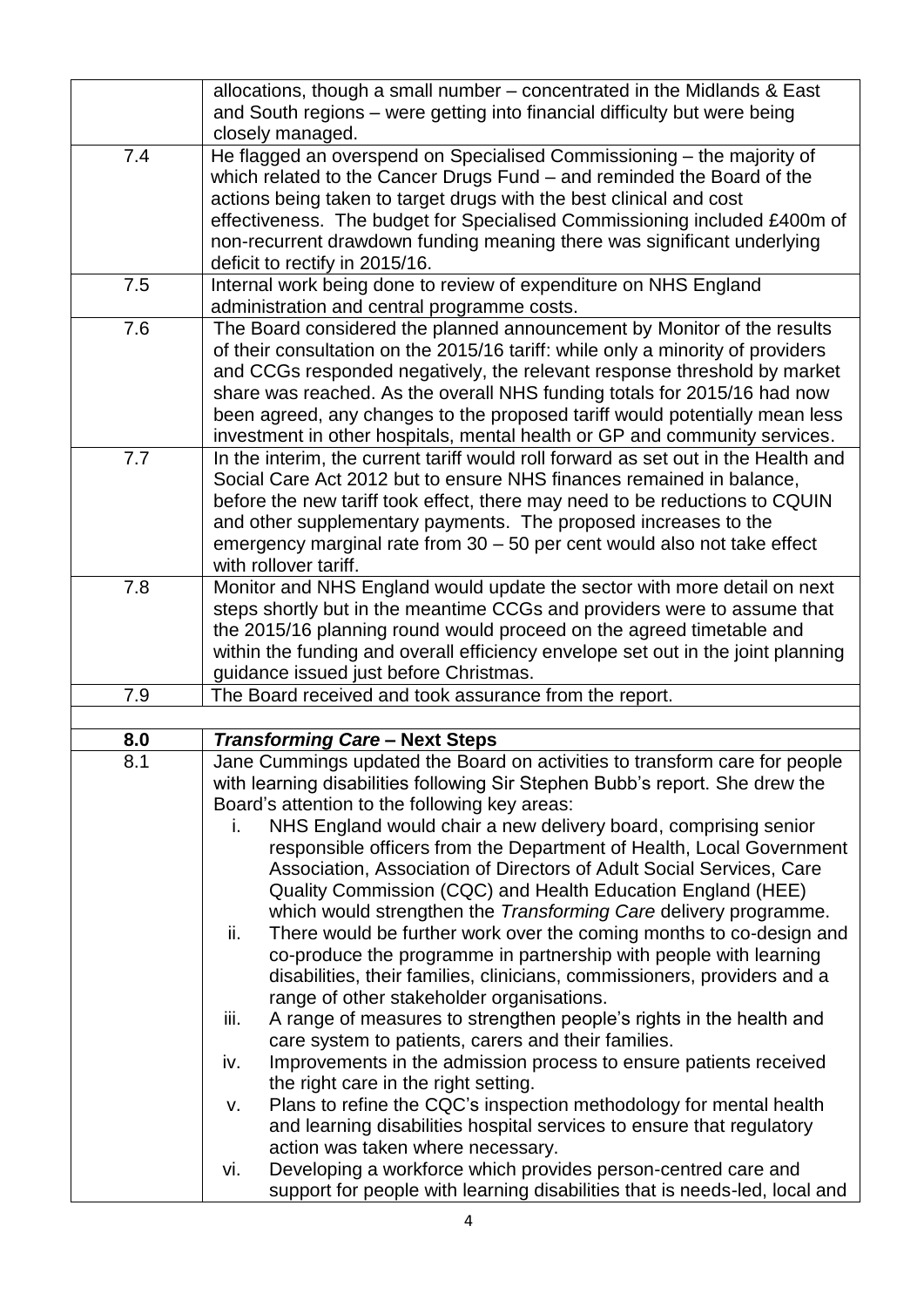|                   | accessible.                                                                                                             |
|-------------------|-------------------------------------------------------------------------------------------------------------------------|
| 8.2               | The Board welcomed the report and the breadth of the work programme and<br>requested regular updates on its delivery    |
| <b>Action</b>     | To provide regular updates on the implementation of the Transforming                                                    |
| PB.29.01.15       | Care delivery programme.                                                                                                |
| /12               | <b>LEAD Jane Cummings</b>                                                                                               |
|                   |                                                                                                                         |
| 9.0               | NHS England and Health & Social Care Information Centre                                                                 |
| 9.1               | Tim Kelsey introduced the paper which outlined NHS England's partnership                                                |
|                   | with the Health & Social Care Information Centre (HSCIC) and highlighted:                                               |
|                   | The new governance arrangements for informatics.<br>i.                                                                  |
|                   | ii.<br>The development of the Memorandum of Understanding (MoU)                                                         |
|                   | between NHS England and HSCIC.                                                                                          |
|                   | The establishment of the Operational Information for Commissioning<br>iii.                                              |
|                   | Programme (OICP) and the Data Services for Commissioners (DSfC)<br>Programme.                                           |
|                   | The development of a future data strategy for NHS England and<br>iv.                                                    |
|                   | health and care more widely, as an important initiative for the National                                                |
|                   | Information Board.                                                                                                      |
| 9.2               | In discussion, the Board:                                                                                               |
|                   | endorsed the need to improve national and local data flows<br>i.                                                        |
|                   | agreed that the MoU with the HSCIC was an important and significant<br>ii.                                              |
|                   | step forward but suggested that the MoU should reference a                                                              |
|                   | commitment to adhere to the Code of Practice for national statistics                                                    |
|                   | supported the establishment of an NHS England Data Board.<br>iii.                                                       |
| 9.3               | The Board noted and took assurance from the report and:                                                                 |
|                   | Agreed to sign the MoU subject to inclusion of a reference to<br>i.<br><b>Code of Practice for national statistics;</b> |
|                   | Approved the establishment of an NHS England Data Board.<br>ii.                                                         |
|                   |                                                                                                                         |
| 10.0              | <b>Transforming Primary Care Support Services</b>                                                                       |
| 10.1              | Karen Wheeler updated the Board on progress on the procurement of                                                       |
|                   | Primary Care Support Services (PCSS). Following the launch of the                                                       |
|                   | procurement in November 2014, three providers had been shortlisted and                                                  |
|                   | final bids were to be submitted in February 2015. The Board noted that the                                              |
|                   | timetable for the award of contract would probably be not before May 2015.                                              |
|                   | It also noted that the operational management for the service would be by the                                           |
|                   | National Director: Transformation & Corporate Operations Director, not the<br>regional teams.                           |
| 10.2              | The Board received and took assurance from the report                                                                   |
|                   |                                                                                                                         |
| 11.0              | <b>Board Committee Feedback</b>                                                                                         |
| $\overline{1}1.1$ | The Board noted the reports from the following Committees:-                                                             |
|                   | Finance & Investment Committee held on 2.12.14 and the Investment                                                       |
|                   | Committee held on 12.01.15.                                                                                             |
|                   | Audit & Risk Assurance Committee held on 15.12.14.                                                                      |
| 11.2              | David Roberts updated the Board on the Commissioning Committee which                                                    |
|                   | had held its initial kick-off meeting on 28.01.15. The Committee had agreed                                             |
|                   | priorities and ways of working and that key tasks included understanding how                                            |
|                   | the commissioning processes support the implementation of FYFV and                                                      |
|                   | deliver quality. The next meeting would be in March.                                                                    |